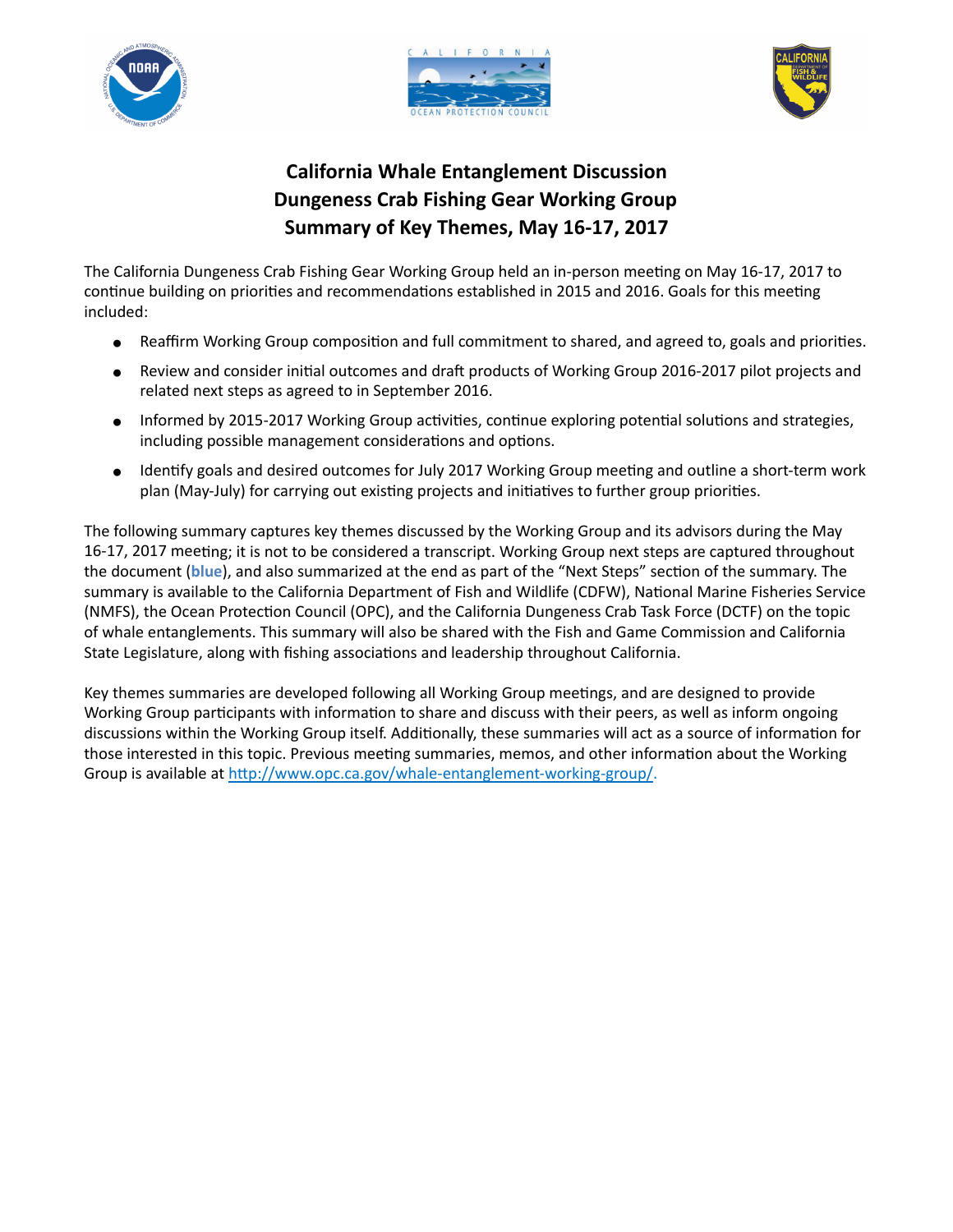## **Reaffirm Working Group Composition and Commitment**

At the start of the meeting, Working Group participants expressed a commitment to continue to work together on this pertinent issue. Many expressed the need for a clear pathway to addressing the issue of whale entanglements for the upcoming 2017-2018 fishing season.

At the completion of the meeting, Working Group participants reaffirmed their commitment to the group's shared, and agreed to, goals and priorities, and reconfirmed their readiness to be active in carrying out all next steps identified during the meeting.

## **Updates on 2016-2017 Pilot Projects**

In September 2016, the Working Group identified a number of recommendations and next steps, including identifying pilot projects to be tested during the 2016-17 fishing season and voluntary actions to be taken by the California Dungeness crab fishing industry.

## **Gear Modification Projects**

### *Pacific States Marine Fisheries Commission (PSMFC) Gear Innovations Workshop*

- Various Working Group participants and advisors participated in the PSMFC Gear Innovations Workshop held in March 2017 [\(](http://www.psmfc.org/crab/)[http://www.psmfc.org/crab/\)](http://www.psmfc.org/crab/). The workshop brought together fishermen, gear developers, marine mammal experts, agencies, and nongovernmental organizations (NGOs) from California, Oregon, and Washington to begin discussing this issue at a tri-state level and explore ideas and options for addressing whale entanglements in Dungeness crab fishing gear.
	- Working Group participants who attended the workshop stated it was a valuable experience and brought together a wide range of interests to constructively discuss how to address whale entanglements on the West Coast.
	- Some Working Group participants expressed concern about the possibility of a Take Reduction Team (TRT) in the California Dungeness crab fishery, which was a topic of discussion during the workshop. Working Group advisors shared some of the pros and cons of the TRT, including the short timeline (avg. 6 months) that TRTs are given to develop regulatory options. Working Group participants agreed that California fishermen should be proactive and work with the state and federal entities to address whale entanglements and avoid a TRT.
	- No concrete or specific gear modification ideas or next steps emerged from the workshop. PSMFC has additional funding available to support additional gear modification work, and recommendations for specific projects/needs could be informed by the Working Group priorities and recommendations.

## *Line Profile Project*

- Peter Nelson, H.T. Harvey & Associates, presented the preliminary findings from a Bycatch Reduction Engineering Program (BREP) funded project that he is leading. The project is investigating line profile behavior, line strength, and gear configurations used by the California Dungeness crab fleet. The study utilizes sensors at key points on a crab trap line to look at how the gear behaves under different conditions and at different depths.
	- $\circ$  Currently, line profile data has been worked up and analyzed from one Working Group participant, and two other Working Group participants have loggers on their lines and are actively collecting data.
	- $\circ$  There have been challenges with getting the project off the ground due to difficulties with the short timeframe between pre-programming the sensors and getting the loggers to fishermen,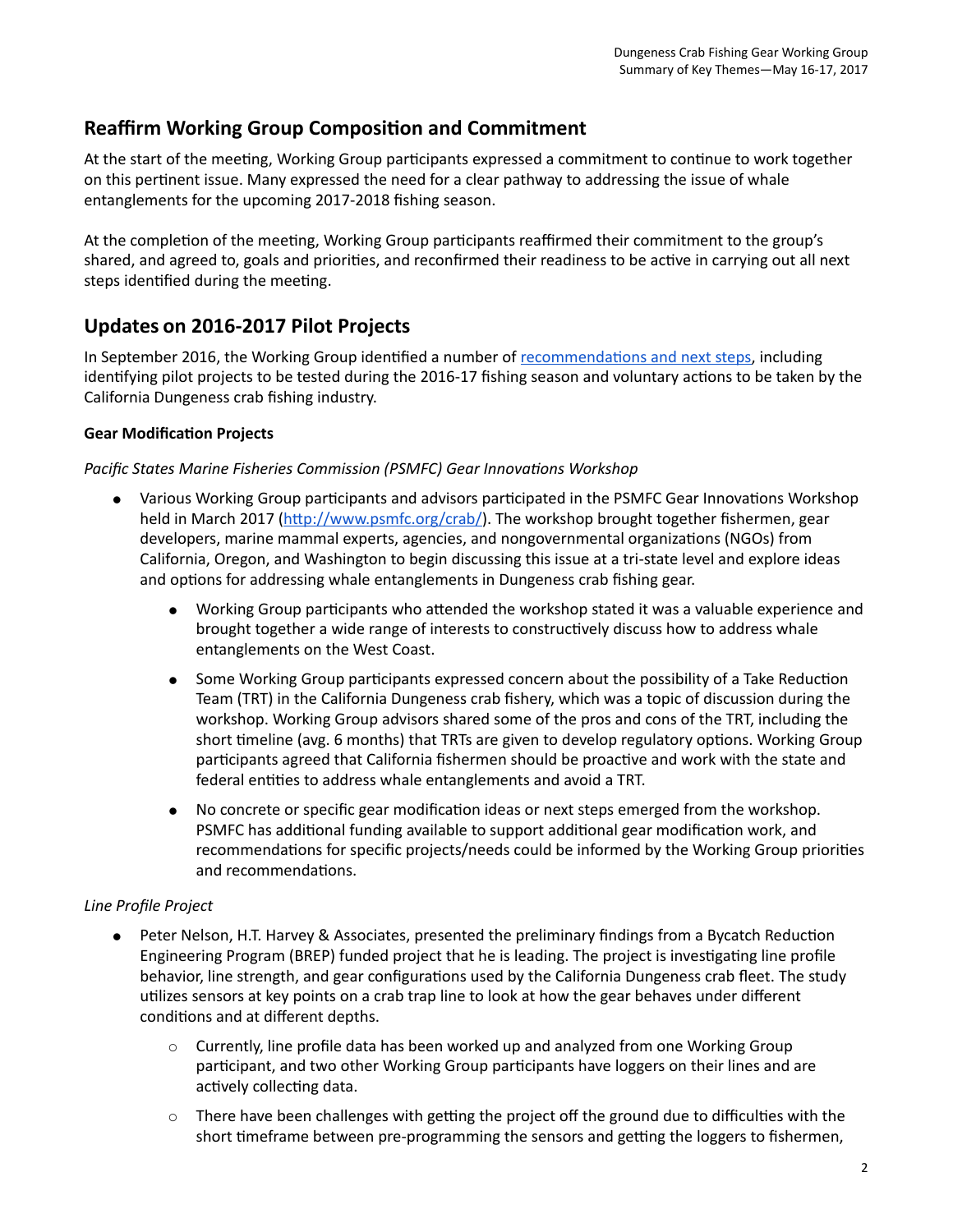coupled with weather constraints. Additionally, Pete is looking for additional fishermen to participate in the project so he can evaluate the line profile of a variety of line types.

- Participants provided suggestions on project methods and how to better communicate about and interpret the data to support the Working Group's efforts:
	- Suggest overlaying the line profile data with oceanographic conditions data (e.g., NOAA tides [and currents data\)](https://tidesandcurrents.noaa.gov/map/index.shtml?region=California). This would help to make stronger connections between changes and variations in the profiles of the line relative to tides, wind speeds, water temperature, etc.
	- $\circ$  Recommend utilizing different line types (e.g. floating versus sinking line) and gear configurations (e.g. more slack) in the study. The Working Group expressed interest in learning if there is a difference in how different line types behave underwater.
	- $\circ$  Part of the project will involve surveying the fleet on fishermen's gear configurations, learn more about the breakdown of gear type used across the fishery, etc.
		- The Working Group suggested that in-person discussions with fishermen at the dock will be more successful than a mailed-paper survey. Targeting fishing associations would be a good strategy to connect with multiple fishermen at one time. Additionally, the group suggested interviewing gear suppliers to understand what type of line was most popular as additional information to factor into survey results.
		- CDFW also offered to circulate a survey to the fleet via their communications channels, as helpful and appropriate.
	- $\circ$  In addition to understanding the strength/tension of fishing line in various configurations in the water column, the group would also like to have the load strength of line at the block be evaluated and tested.
- **Strategic Earth will convey the Working Group's suggestions on the project design and communications to Pete following the meeting. Strategic Earth will also help support an open line of communication between Pete and the Working Group.** 
	- **Dan Lawson will check in with Pete on the gear modification project overall, and to discuss the suggestion of testing line load strength.**
	- **Strategic Earth will work with Pete to determine how/if the gear configuration survey results can help evaluate the implementation of the best practices (see below).**
- The group discussed the opportunities and challenges with seeking solutions to reduce whale entanglements through making gear modifications. Once the study is complete, it may still be difficult to recommend the 'optimal' gear set-up.
	- $\circ$  Scientists know that whales tend to rub their bodies on objects in the water including kelp, kelp patties, and vertical lines. There is still insufficient understanding, however, of how whales become entangled in these objects.
	- Recent observations by NOAA whale experts, members of the disentanglement network, and Working Group participants indicate a potential correlation between excessive slack and loops in lines, the extent of the surface line, and the number of trailer buoys and increases in whale entanglements.
		- . The extent of this trend and its effects on entanglement risk is difficult to quantify and assess. For this reason, the Working Group will continue to focus their discussions and recommendations on surface line until there is a better understanding of how different gear configurations affect subsurface line profiles and working loads.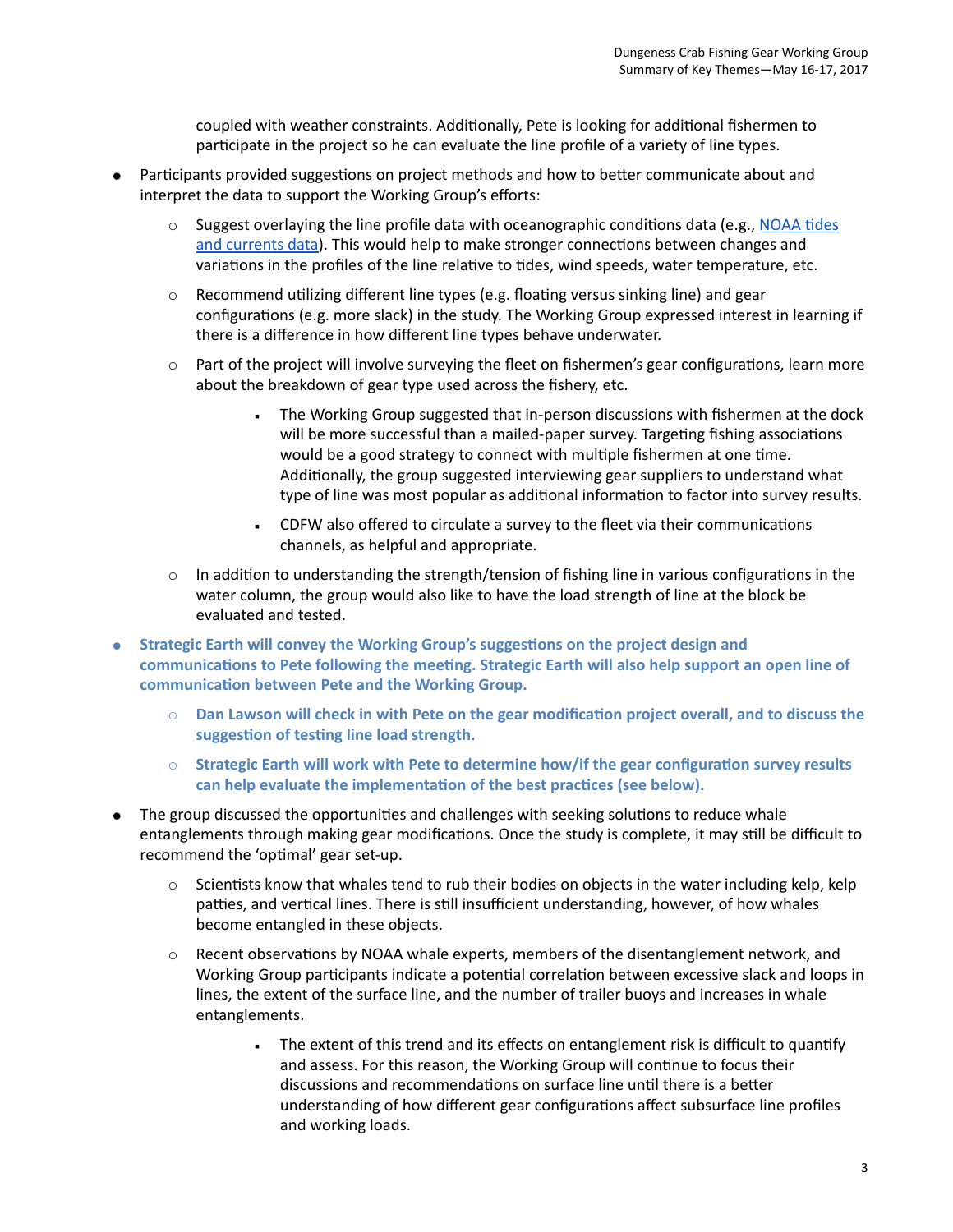- $\circ$  A Working Group participant shared that Santa Monica Seafood has expressed interest in supporting the Working Group's efforts, and may be interested in contributing funding for gear modification projects.
	- **Monica Seafood for gear modification projects.**  ▪ **Strategic Earth will investigate potential funding opportunities through Santa**

### *Evaluation of Implementation of the 2016-17 Best Practices*

Following the September 2016 Working Group Meeting, a [2016-17 Best Practices Guide](http://www.opc.ca.gov/webmaster/_media_library/2016/08/Best_Practices_Guide_Final.pdf) was developed and broadly circulated to the fleet and public to encourage (voluntary) more conservative surface gear configurations designed to reduce the risk of whale entanglements. Working Group participants agreed an evaluation of the guide's recommendations is important to understanding whether the best practices were implemented and if this change helped to reduce the risk of whale entanglements in Dungeness crab gear. The group discussed steps to take to evaluate the implementation of the best practices:

- ● During a recent ACCESS cruise trip (see more details below), a Working Group participant considered how/if a vessel-based survey could effectively evaluate surface gear configurations (e.g., number of trailer buoys, length of line between buoys, depth of fishing activity, etc.). Based on this initial assessment, the Working Group agreed that a low-cost evaluation of best practices compliance could be conducted during ACCESS cruises.
	- ○ ACCESS cruise data collection could evaluate surface gear configurations of strings of gear using techniques that ensure crab traps were not handled or interfered with. It is unlikely that every string in an area would be evaluated, but the project could be designed to ensure a sufficient sample size is included in the evaluation.
	- ○ Currently, there is no additional funding available as part of the OPC grant funding to conduct this project. Point Blue and The Nature Conservancy (TNC) will continue discussing funding needs for this project, with the goal to have this project piggyback on other research being conducted to help reduce costs. Additionally, CDFW expressed interest to explore how LED and/ or Marine Region research vessels could help support this effort.
	- **Geoff Shester to work with Karin Forney to develop experimental design for evaluating best practices implementation, and share project outline with CDFW/LED to consider how they can help support project efforts.**
	- **TNC and Point Blue to discuss potential, small-scale funding to offset project costs (see Vessel Survey details below).**
- ● The Working Group discussed additional methods to determine how effectively the best practices are being implemented throughout the fleet. Information gathered via the gear configuration survey that Pete Nelson is developing could be considered, as well as NMFS forensic review of entangled whales during the 2016-17 fishing season.
	- **Strategic Earth to work with Pete Nelson to determine how/if the gear configuration survey results can help evaluate the implementation of the best practices.**
	- **NMFS to consider supporting a forensic review discussion during the July 2017 meeting, with specific focus on the best practices implementation.**

#### **Enhanced Reporting**

### *Vessel Surveys: Fishing Effort and Whale Distribution Data*

Karen Grimmer, Monterey Bay National Marine Sanctuary, and Ryan Berger, Point Blue, presented initial data and maps from the cruises conducted during the second week of May 2017 (presentation available [here](http://www.opc.ca.gov/whale-entanglement-working-group/)). The surveys counted observations (visual count) of whales and Dungeness crab traps between Monterey Bay and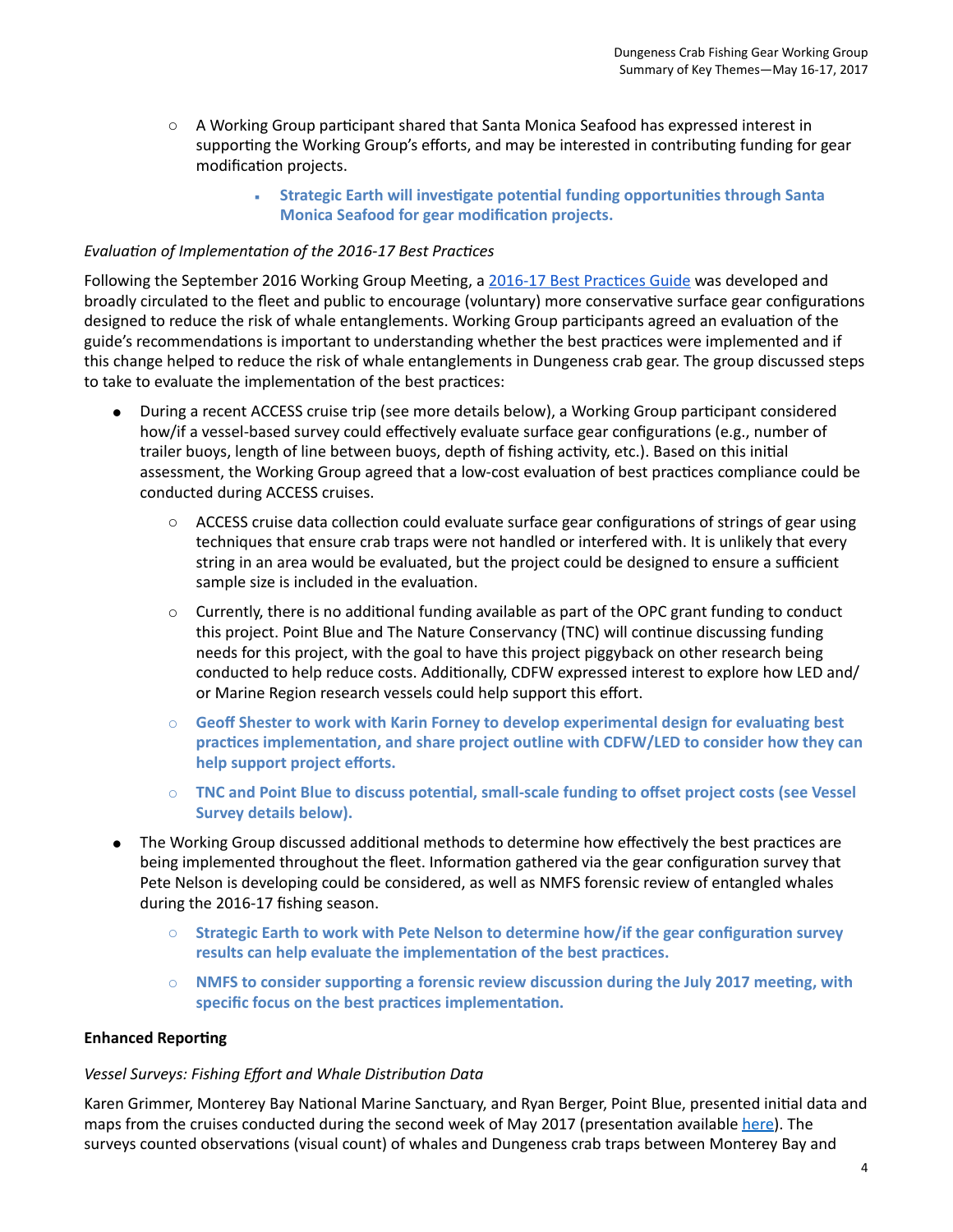Ano Nuevo. Krill densities were also measured using acoustics and CTD (connectivity, temperature, density) casts to look at various ocean parameters.

 The Working Group discussed the information presented and ways to continue improving and refining vessel surveys that may be conducted during the 2017-18 fishing season.

- ● There was an acknowledgement that the surveys were conducted late in the Dungeness crab fishing season, and that there would be value in expanding the survey design to include months in the fall, winter, and earlier in the spring.
	- ○ Currently, survey funding is limited and is anticipated to be allocated to both vessel and aerial surveys during the upcoming fishing season. Also, additional funding would be required to extend the survey into other times of year (i.e., fall, winter).
		- **ACCESS cruise(s) for the 2017-2018 fishing season for evaluating the best practices**  ▪ **TNC will engage in discussions with Point Blue to consider potential investment in implementation and continuing to conduct vessel surveys focused on trap and whale distribution.**

### *Aerial Surveys: Fishing Effort and Whale Distribution Data*

Severe weather constraints during the 2016-17 fishing season prevented aerial surveys from being conducted.

- ● Reflecting on lessons learned from the past season, Karin Forney suggested if weather is a factor during the 2017-18 season aerial surveys could be conducted in smaller geographic areas with more frequent trips (rather than fewer flyovers of the entire study region).
- **Efforts will be made to conduct aerial surveys at the start of the 2017-18 fishing season. Karin and TNC will coordinate to confirm contracts are set and ready with Aspen Helicopters.**

#### *Electronic Reporting: Fishing Dynamics*

A pilot project was launched in April 2017 to evaluate four data loggers (onboard GPS system, solar logger, modified logbook, and eCatch) specific to each tool's ability to gather geospatial information (e.g., timestamp, where/when traps are deployed or moved) along with other considerations such as costs, ease of use, timeliness of data collection, and scalability (presentation available [here\)](http://www.opc.ca.gov/whale-entanglement-working-group/).

 The Working Group continued to discuss how fishing effort information will be used by managers and other agencies in the short- and longer-term.

- ● A Working Group participant inquired why there is a need to know specifics about the gear, including who the owner of the gear is. CDFW shared that this information can help with better lines of communication with the fleet for any voluntary or regulatory actions the Working Group may recommend.
- ● Some Working Group participants expressed concerns that gathering this kind of data could be used by managers to increase regulations and constraints on the fishery, which may reduce profitability and access as experienced in other fisheries.

The Working Group discussed the pilot's key findings.

 ● The goal of the pilot was to have 5-10 participants involved; four fishermen agreed to participate. Low participation was primarily due to the project starting so late in the season, with most fishermen having already removed their gear from the water. There was, however, some feedback from fishermen solicited to participate who expressed concern with the project, specifically their ability to operate a tool when fishing and caution with sharing their fishing effort information with CDFW or other groups. Concerns were also reiterated about how the data could be used by managers and non-fishermen to put constraints on fishing.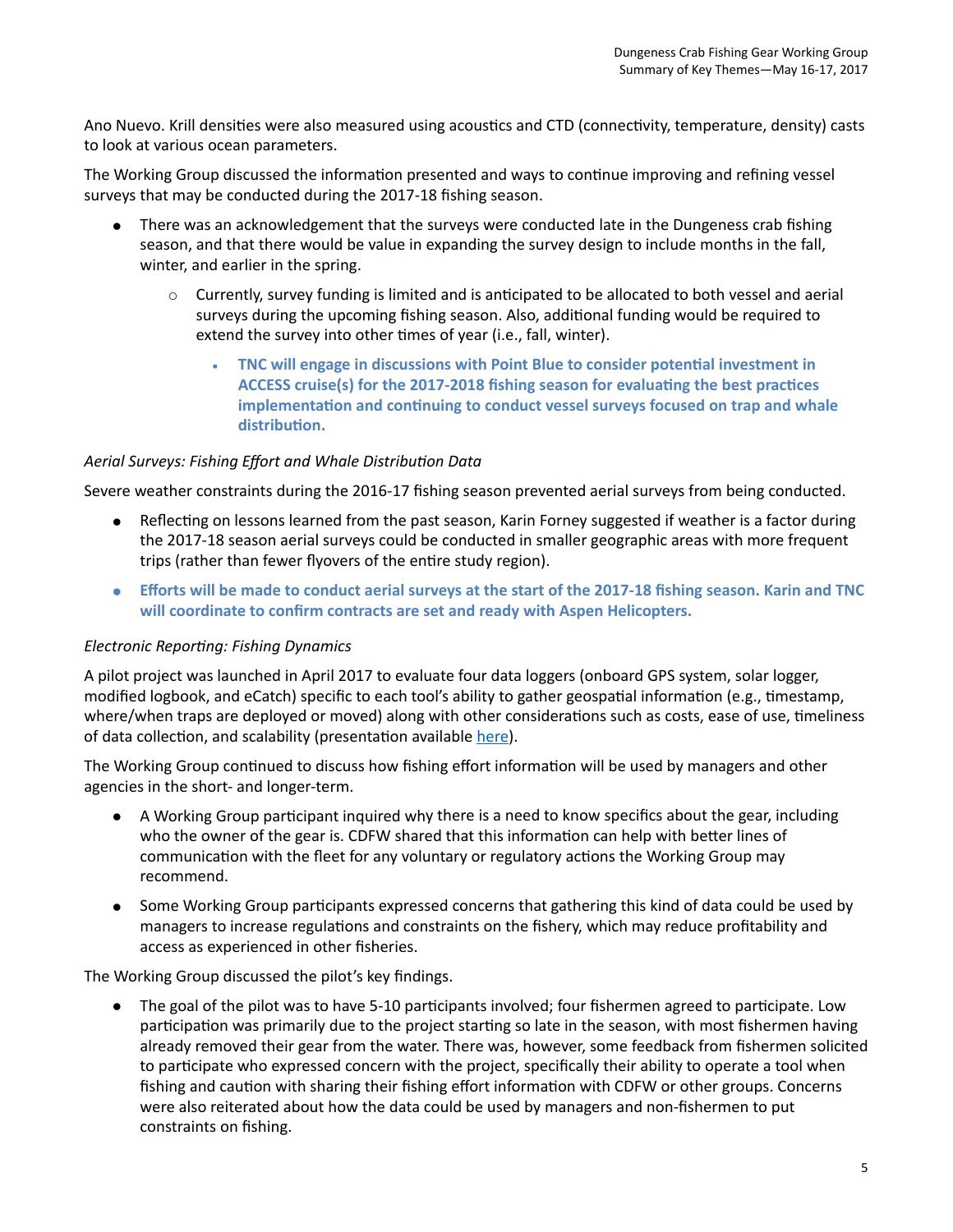- ● Generally, there wasn't Working Group support for continuing to explore the GPS tool and modified logbook.
	- $\circ$  The lack of consistency across GPS tools used by fishermen in terms of the information collected and how information could be downloaded from the tool made it challenging to evaluate the tool's effectiveness.
	- $\circ$  The paper logbook was cumbersome to use in real-time and was primarily filled out at the completion of a fishing trip. There was some interest in using specific logbook fields (e.g., timestamp) in conjunction with other more automated tools (e.g., solar logger).
- ● There were a few questions asked by Working Group participants specific to the ranking of the evaluation criteria. **Strategic Earth will review the evaluation criteria table and update it accordingly.**

 The Working Group expressed broad support for moving the Electronic Reporting Project into a second phase to focus on further investigating the use of solar loggers and eCatch.

- ● Many fishermen felt the solar logger was the easiest tool to use since it collects data passively (i.e., not manual buttons to push). This will be of particular interest to fishermen who may not be technologically savvy to operate a smartphone-type tool.
	- $\circ$  There were questions raised about the solar logger's ability to capture information that accurately depicts fishing activity (e.g., fishing effort versus transiting). One participant suggested that logbook data could be used to complement the tool and help distinguish movement of fishing vessels to better understand behavior. The group discussed the possible need for solar loggers to undergo "machine learning" over time which will help ensure more accurate interpretation of the data collected (e.g., start and end of a string).
	- $\circ$  A fisherman introduced a solar logger platform he is using for a direct marketing project outside the Working Group that is operated by Pelagic Data Systems. He suggested that this organization could be another partner for the Working Group to consider during Phase 2.
- ● eCatch has been upgraded from its original use in the groundfish fishery to better reflect the needs of the Dungeness crab fishery. Various Working Group participants use the tool in the groundfish fishery and welcome the opportunity to use it while fishing for Dungeness crab.
	- $\circ$  The Working Group discussed the value of having eCatch data be available to help cross- reference data collected by the solar logger instead of a logbook. This additional dataset from eCatch could help improve the accuracy of the solar logger tool.
- ● There was support to extend the pilot into the 2017-2018 fishing season and scale the project to have 10-20 boats test both tools. In addition to continuing to evaluate the usability of the tool, this next phase of the project will also evaluate the usefulness of the data that the tools collect (e.g., resolution, frequency of data collection, etc.).
	- There may be value in coordinating the testing of the solar logger and eCatch with the same group of fishermen to help with efficiency.
	- $\circ$  The group acknowledged that it will be important to include recreational fishing in the next phase of testing, particularly if there were adjustments needed to be made to reflect recreational fishing patterns (e.g., CPFV trip may target Dungeness crab along with other fisheries).

 The Working Group discussed the importance of Phase 2 to identify data use and confidentiality parameters. Concerns were expressed about how data would be shared beyond those fishermen who are involved in collecting the data.

 ● Data collected via eCatch is the private property of the data users (i.e., fishermen). Data is aggregated and displayed in the form of a heat map with no distinguishing information that could represent an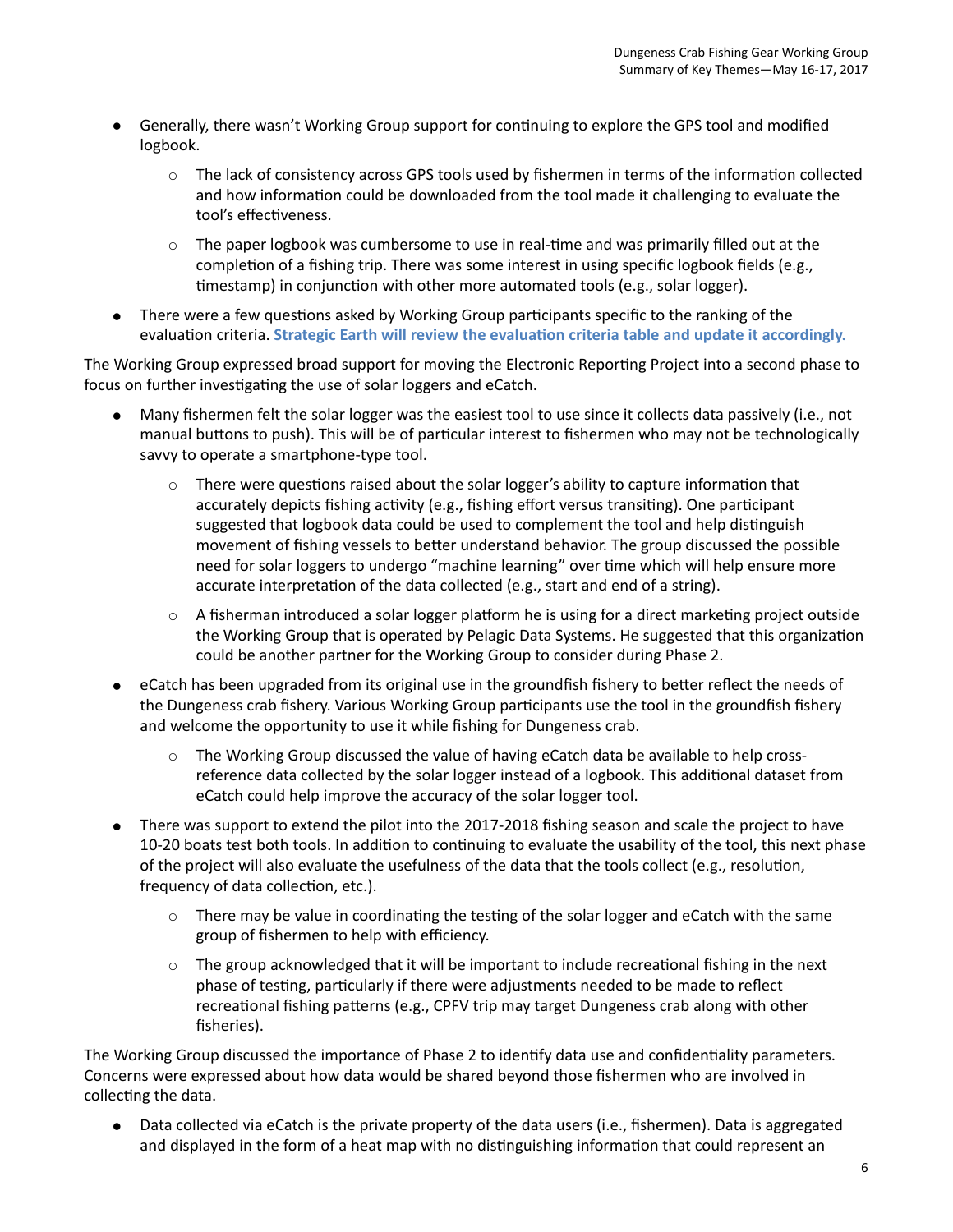individual fisherman's activities. The tool is an app that can be downloaded to a smartphone or tablet for free. There are no fees for maintenance or upgrades.

- ● Confidentiality and data use parameters for the solar logger are largely unknown and will likely require additional discussion with Pacific States Marine Fisheries Commission (PSMFC), the organization that supplied the solar loggers for the pilot.
- ● Additional discussions within the Electronic Reporting Project Team will be required to begin outlining a proposed way forward for addressing data use/access and confidentiality, including the importance of identifying a secure database for housing the data collected.

The group discussed the resolution that was needed for data collection to achieve the Working Group's goals.

- ● There continued to be questions about whether managers need data specific to individual traps or more general trap location information (i.e., strings of traps). Participants generally agreed that capturing information that would illustrate individual strings, with an approximation of the number of traps in the strings, would be valuable to understand the density and geographic range of fishing at a particular time.
	- ○ This finer scale data would help refine possible management actions (voluntary or regulatory) with the goal to reduce potential impacts to the fleet. For example, fishermen could be asked to move or reduce gear within a specific depth contour, rather than being asked to move/reduce gear in a larger geographic area.
	- $\circ$  The group also discussed the frequency in which data should be collected. The group also discussed the need for accurate, real-time data (e.g., daily, weekly) versus data that may be uploaded and/or evaluated less frequently (e.g., monthly, at the close of the season). It was agreed that additional discussion and evaluation of these criteria will be required.
- ● Some participants expressed an interest in gaining a better understanding of how many fishermen would need to participate in an electronic reporting effort (long-term) to gather sufficient information about fishing dynamics to help inform management decisions.

 The fisherman in the Working Group brainstormed how to encourage their peers to participate in Phase 2 of this project. It will be important to have clear communications developed following the Working Group's May 2017 meeting, including information about the Electronic Reporting Project. Fishermen on the Working Group will act as port liaisons to convey information about and support for the Phase 2.

- **support will be solicited from Working Group advisors to help with the experimental design (e.g., project scale, data resolution, data use and confidentiality, etc.).** ● **The Electronic Reporting Project Team will take steps to design Phase 2 of this project. Guidance and**
- **TNC will move forward with testing eCatch in the Dungeness crab fishery.**
- **Additional outreach to solar logger researchers will be made through Working Group participant's existing connections (e.g., PSMFC, Pelagic Data Systems, etc.).** 
	- **Christy Juhasz will check in with PSMFC on solar logger data analysis and outputs to compare check in with PSMFC on their strategy to engage fishermen to participate in their solar logger side-by-side with GPS and other tools to share during July 2017 meeting. Christy will also project.**

### *Forage Species Distribution: Prey and Whale Distribution Data*

 Jarrod Santora, UC Santa Cruz, shared results from the first phase of the Forage Species Distribution Project. The project looked at the importance of ocean-climate conditions on forage species (krill and anchovies) and top- predator (large whales) distribution patterns in Central California between 2013-2016 (presentation available [here](http://www.opc.ca.gov/whale-entanglement-working-group/)).

There was general support and understanding expressed by the Working Group for the primary take-home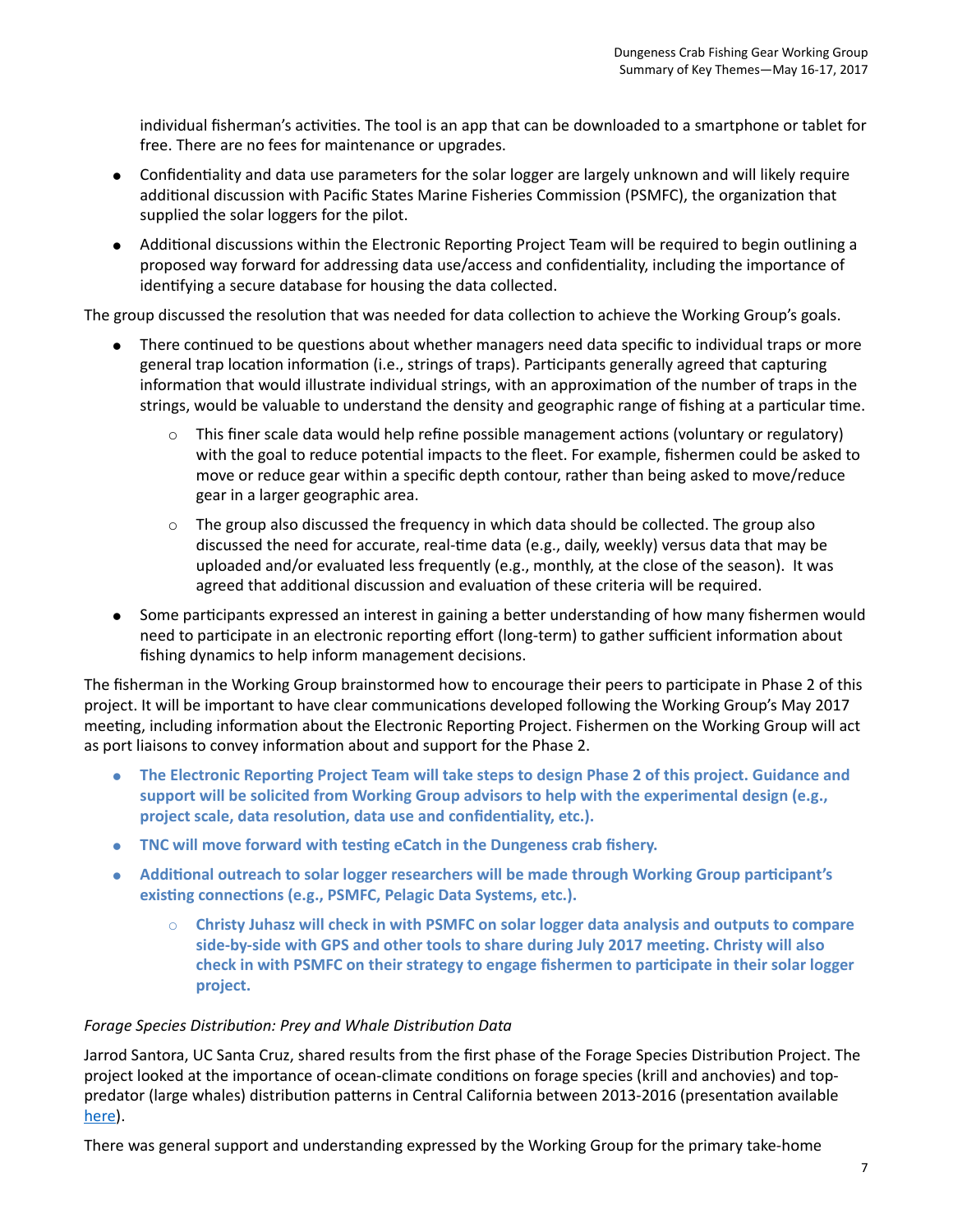messages of the project.

- ● Ocean-climate conditions drive the abundance and distribution of forage species off Central California. During cooler/stronger upwelling years, krill is in high abundance and distributed in large patches, while during warm/weaker upwelling years, anchovy are more abundant with schools concentrated nearshore.
- ● From 2013-2016 there was a shift from record upwelling to an unprecedented warm sea surface temperature trend. This led to a change from high krill abundance and patchy distribution throughout the outer shelf-break region in Central California (2013) to a decline in krill and increase in anchovy abundance with high concentrations on the shelf (2015-2016).
	- $\circ$  Humpback whales have been known to switch prey preferences depending on what is more abundant. During low krill years (2015-2016), predators may prey-switch and concentrate on prey resources such as anchovy schools that typically concentrate nearshore.

 Fishermen and whale experts on the Working Group shared that what was conveyed through this project aligned with their experience on the water. The Working Group discussed the uptick in whale entanglements from 2014-2016, as well as the delay of the 2016-17 California Dungeness crab fishing season due to unprecedented levels of domoic acid.

 The Working Group agreed to the value of carrying out a second phase of the project and recommended allocating an additional \$30,000 in funding from the OPC/TNC grant to advance this effort.

- ● This second phase will focus on using the available prey data to inform existing whale distribution models to help improve the ability to predict whale distribution patterns, ideally, in advance of a fishing season. Additionally, there was general interest expressed by the Working Group for Phase 2 of the project to expand its geographic scope to include the northern and southern extent of the fishery.
	- $\circ$  Over time, the group identified there could be value in overlaying new fishing effort data that is collected via the Electronic Reporting Project to this effort.
- **● Jarrod and Karin will work together to carry out Phase 2 of the project, and will continue to work with the Forage/Modeling Project Team to help inform next steps.**
- ● The Working Group expressed interest in having Jarrod develop a brief description of the project to share with fishermen, decision makers, and other audiences. **Jarrod will work with the Communications Team to develop draft content for the Working Group's review. Additionally, Jarrod will bring forward opportunities to the Working Group to have this project's key findings be considered for peer- reviewed publication per Working Group support.**
- **●** The Working Group expressed interest in creating stronger connections across researchers involved in Working Group-related projects. **Jarrod will help to improve communication and integration amongst researchers involved in Working Group projects (e.g., Point Blue, Integrated Ecosystem Assessment).**

#### **Communications**

 The Working Group discussed how best to share the details of group projects and efforts to reduce the risks of whale entanglements more broadly. While communications tools have been developed over the past year (e.g., talking points, slide deck, status updates), the group agreed there is value in identifying additional communications tools and channels.

 ● The group discussed specific audiences it was interested in reaching. Dungeness crab fishermen and Legislators were identified as high priority. Priority messages to share include telling the compelling story of how this diverse group has come together to address this pressing issue, identifying the efforts the Working Group is initiating (projects, trainings, BPG), acknowledging the challenges the group faces, and outlining a call to action (fishing audience) and/or support for the Working Group's efforts (legislative audience). Secondary audiences (other fixed-gear fisheries, whale watch community) would be targeted once a risk assessment framework (see below) was more fully developed.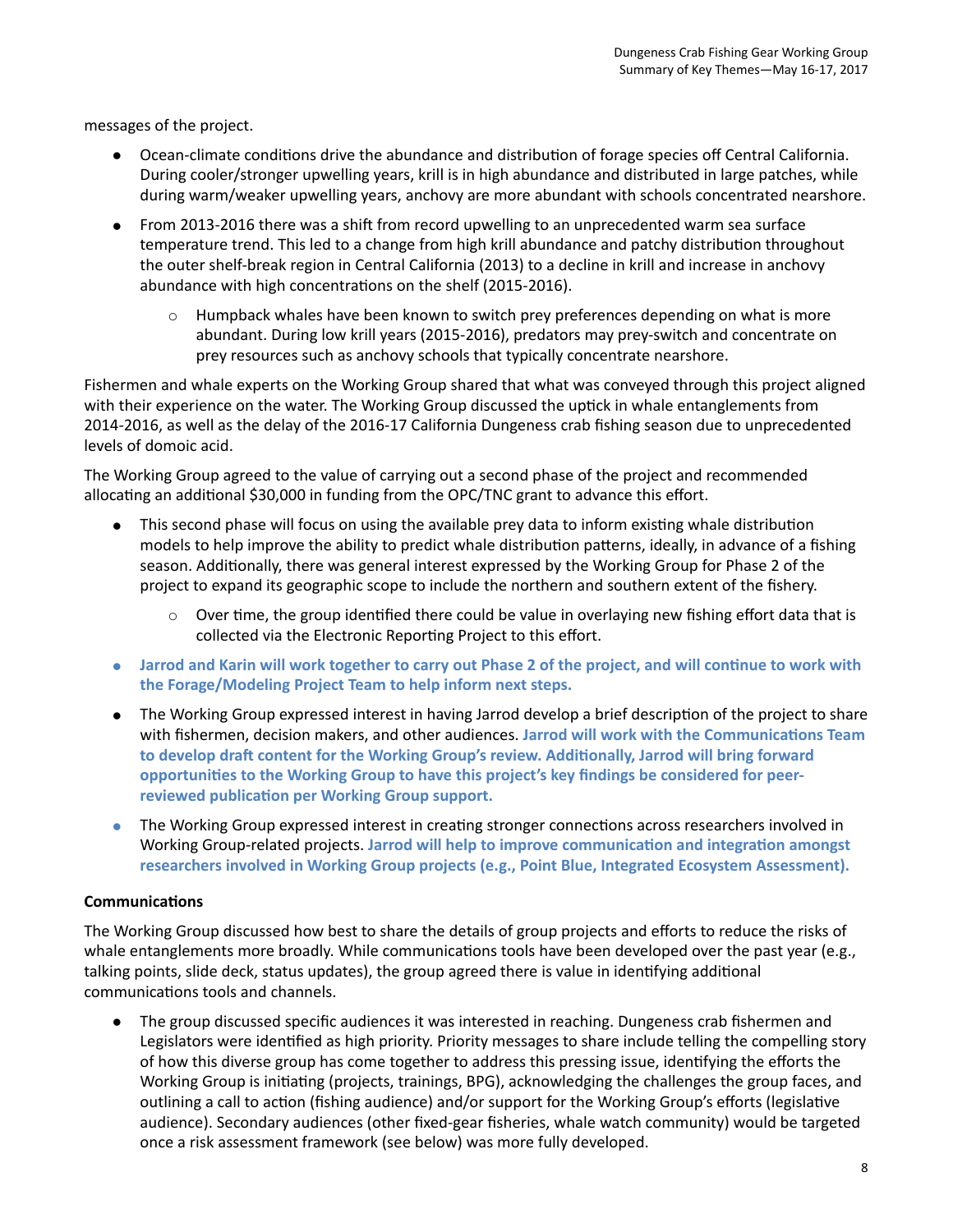- $\circ$  The group brainstormed on communications channels it would focus on using over the coming months to disseminate key messaging. These include a short "glossy" 2-pager for decision makers, a short film directed at fishermen, and other channels (social media, electronic newsletters, blogs, webinars, etc.).
- ○ Additionally, the Working Group agreed that a presentation to the Pacific Fisheries Management Council would be an important step, and will look towards the April 2018 meeting to give a joint presentation with the salmon fishery.
- **Strategy, and move forward communications ideas for full Working Group review.**  ○ **The Communications Team will develop draft key messaging, update the Communications**
- ● The group discussed the challenges with responding to requests for letters of support received by researchers involved in projects that may help inform the Working Group's efforts directly/indirectly.
	- $\circ$  There was general agreement a standard letter of support will be developed with full Working Group review and approval that can be made available to support grant proposals for projects that align with Working Group priorities.
	- $\circ$  Additionally, there is a need for a statement to be developed that outlines the type of research questions and priorities the Working Group is focused on, which can help inform researchers interested in working with the Working Group directly.
	- **Working Group's review.**  ○ **Strategic Earth will draft a general letter of support and research priority statement for the**
- ● Fishermen shared a number of "letters of support" they have received from fishing associations and industry leaders for the Working Group's efforts and the 2016-17 Best Practices Guide. **Strategic Earth will work with OPC to post the letters of support on the Working Group webpage.**

### **2017 Entanglement Update**

 NMFS gave an update that there have been 14 entanglements in 2017—11 gray whales and 3 humpback whales —to date. NMFS will continue to provide regular updates on entanglements to the Working Group.

### **2016 Entanglement Data**

NMFS presented a summary report of whale entanglement events from 2016. 2016 was the largest entanglement year on record with 71 whales entangled off the west coast including California, Oregon, Washington, Baja California, and British Columbia. Of the 71 entanglements, 22 of the events involved Dungeness crab fishing gear and 54 of the entanglements involved Humpback whales.

- ● The Working Group expressed support for reducing the number of "unknown" gear-type entanglements by recommending better gear markings in all fisheries. The group agreed that all fixed-gear (recreational and commercial) should have some form of identification to clarify the specific fishery and the owner of the gear to lead to a better understanding of how entanglement may have occurred.
	- $\circ$  The group brainstormed on the type of information that would be helpful to recommend, including a buoy tag and in-trap tag. Ideally, these tags would be printed on either side of the tag and would include permitholder information. Longer term, the group thought additional gear markings could be important to explore (e.g., a specific line color/type for a given fishery).
	- **Strategic Earth will draft recommendation language in support of establishing gear marking across all fisheries for the Working Group's review during the July 2017 meeting**.
	- $\circ$  Since the California spiny lobster fishery will now have trap tags, participants hoped the lobster trap tags would be a different shape and size than the Dungeness crab tags to improve identification of gear associated with entanglements.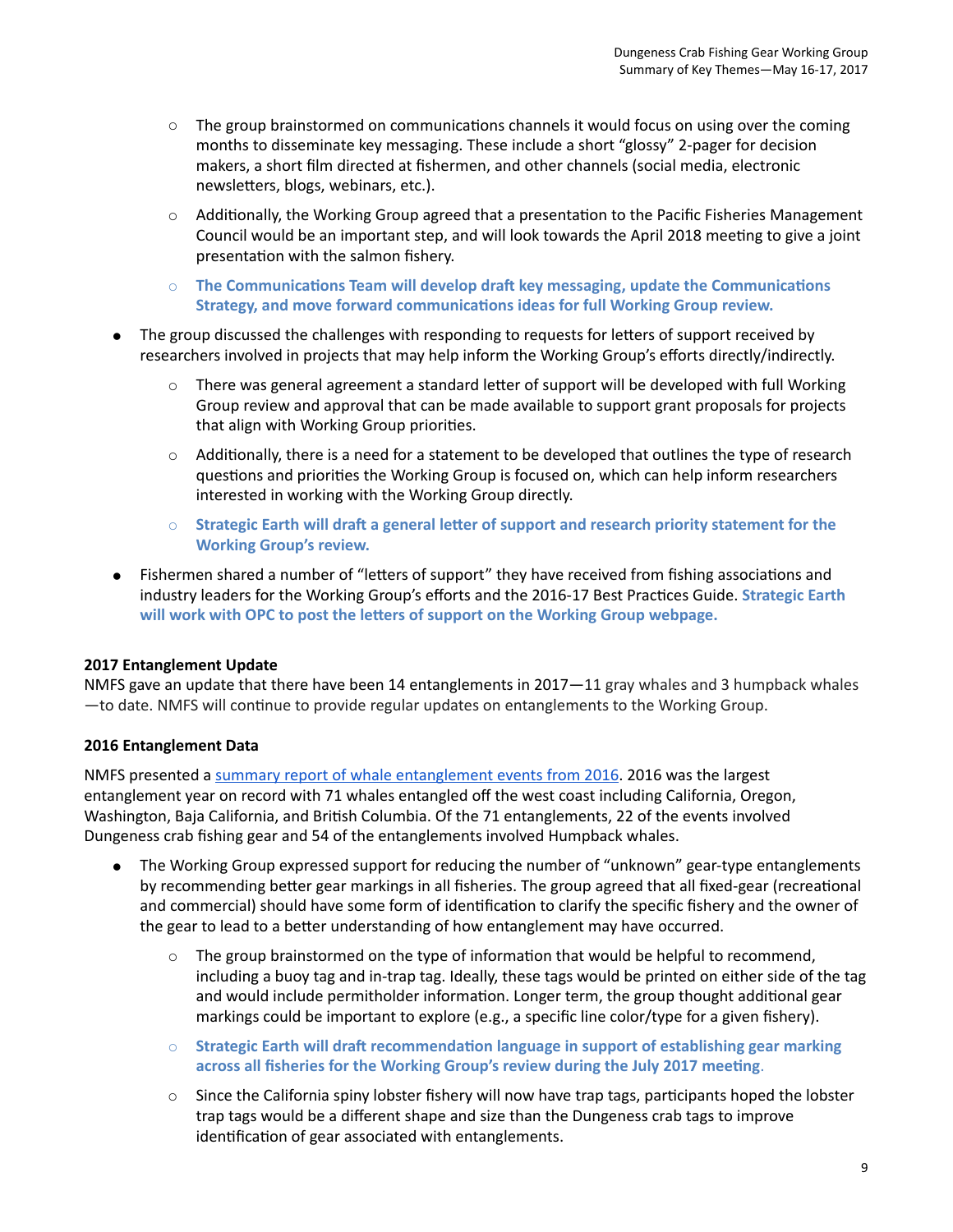- **Strategic Earth will follow up with the CDFW License and Revenue Branch to learn how spiny lobster tags will look different from Dungeness crab trap tags to help improve identification of gear in whale entanglements.**
- $\circ$  The group discussed the importance of encouraging fishermen whose gear has been involved in an entanglement to speak with NMFS.
	- **Strategic Earth will work with NMFS and CDFW to explore options for encouraging fishermen to respond to NMFS when they are contacted about an entangled whale.**
- **●** In September 2016, the Working Group recommended that commercial Dungeness crab trap tags be double-sided to improve the ability to identify the gear. The group was reminded that the California Dungeness Crab Task Force (DCTF) approved allocating Dungeness Crab Account funds to print doublesided tags for the 2017-18 fishing season.
	- $\circ$  DCTF Members would like to see an evaluation developed by the Working Group following the 2017-18 fishing season to determine if the printing of tags on both sides has helped to improve reporting and/or reduced the risk of whale entanglements.
	- **NMFS to consider how double sided tags may have improved entanglement identification during recent seasons for discussion during the forensic review at the July 2017 meeting.**
	- **Lauren Saez to work with CDFW to review/update master list of gear markings across fixedgear fisheries.**
	- **Strategic Earth to work with Karin to share report on entanglement outcomes with Working Group.**

## **Explore Potential Solutions and Strategies, Including Possible Management Considerations and Options**

### **Identifying and Addressing Entanglement Risk**

The Working Group discussed a pilot to test voluntary management measures during the 2017-18 Dungeness crab season. This effort will consider available, relevant information and work to identify tools and strategies that are likely to reduce the probability of entanglement.

## *WHAT Framework*

The group discussed piloting a Whale Hazard Avoidance Team (WHAT) to work with state and federal agencies in anticipation of and/or response to whale entanglement events during the 2017-2018 fishing season. The WHAT process design and role was outlined as follows:

- A "hot shot" team (i.e., similar to teams established to be anticipate/respond to forest fires) will be formed to review "factors" or circumstances under which entanglements could occur. This team would be responsible for recommending voluntary measures to reduce entanglement risk. The team will consist of individuals with local expertise from the Northern and the Southern Management Areas (actual composition of team TBD).
- Prior to and during the season, data will be collected and recorded into a risk assessment framework that will provide a quantitative assessment of the potential risk of whale entanglements (i.e., a score of high, medium, or low). Surveys (aerial or vessel) may be utilized to help with data collection, including to evaluate the implementation of voluntary actions.
- If the risk of entanglements in Dungeness crab gear increases to a "moderate or high" level as measured by the risk assessment framework, the hot shot team will further evaluate the data to understand which variables are contributing to the increasing the risk of whale entanglements and which management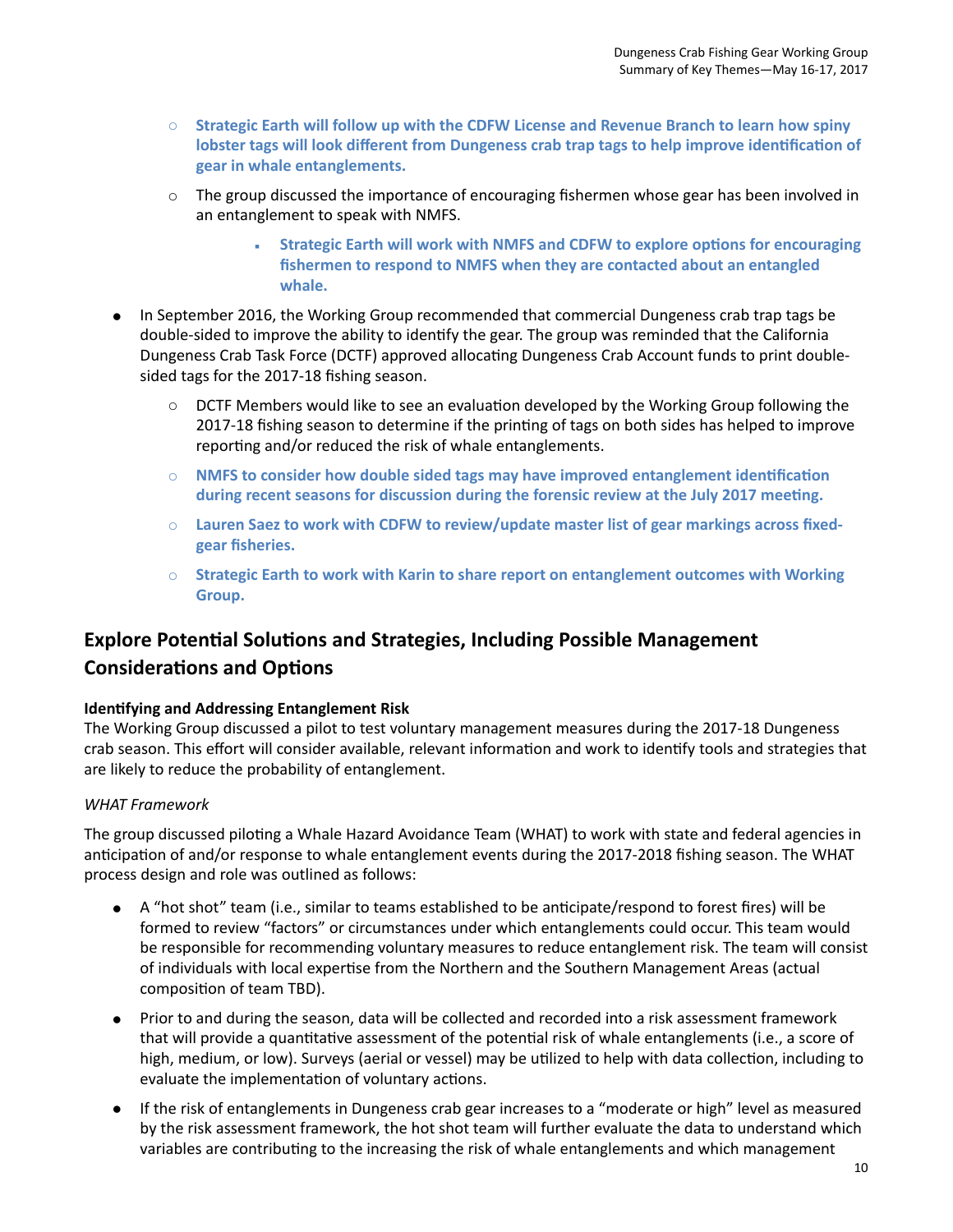measures may be most effective in addressing those variables.

- ● Possible recommendations for voluntary actions during the 2017-18 season include, but are not limited to:
	- Ensure gear conforms to **Best Fishing Practices Guides (i.e. minimize surface slack and tighten up** gear especially in high risk area(s))
	- Gear modifications
	- $\circ$  Remove any non-productive or marginally productive gear in high risk area(s)
	- Reduce active gear in problem area(s)
	- Move all gear out of problem area(s)
- Other tools may also be explored at upcoming Working Group meetings, but participants generally agreed that the risk assessment framework should not overly prescribe suite of management options associated with each level of risk.
- CDFW will create a communication channel or "hot line" to share information with the CA Dungeness crab fleet regarding the voluntary action(s) recommended by the hot shot team.

As a first step, the risk assessment framework would consider readily available information (i.e., information the Working Group has been organizing and informing over the past two years).

- Based on available data, the risk of entanglements may be identified as high (red), medium (yellow), or low (green) through scoring a number of variables (e.g. prey abundance, season opener, density of gear, number of confirmed entanglements, etc.) and creating a clearinghouse of current, relevant information, and assigning numerical values to those variables. The Working Group, including state and federal managers and science advisors, will be involved in identifying and defining the variables; the hot shot team would be involved in on-going scoring.
- Increases in certain variables may point to specific voluntary measures that may be effective in addressing the risk of entanglements. For example, a normal fishing season and krill year would likely be green (low risk), while a year with anchovies and/or a late opener due to domoic acid will likely be yellow (medium risk) or red (high risk).

The group discussed a number of mechanisms that could be considered and utilized to inform the risk assessment framework:

- CDFW can create an online reporting portal for fishermen, researchers, and public to report real-time whale activity. Alternatively, Whale Alert and HappyWhale can be explored as potential tools that could be used for this purpose. The Santora-Forney whale prediction models (Phase 2 of the forage species distribution project) can also be incorporated into the tool to understand potential whale activity.
	- $\circ$  **CDFW will discuss Happy Whale, Whale Alert, and [cetsound.gov](http://cetsound.gov/) with Kathi Koontz and Ryan Berger to understand real-time whale reporting options.**
- The data collected through the Working Group's e-reporting pilot project (i.e. solar loggers and/or ecatch) (see section above) could be managed by CDFW and imported into the tool to understand the density of Dungeness crab gear being fished within a geographic area.
	- $\circ$  Managers recognize the need to protect valuable fishing grounds while also understanding and addressing the overlap of whales and high densities of fishing.

The Working Group agreed that the risk framework showed promise in helping to address the risk of whale entanglements. Understanding that the late opener of the 2015-2016 fishing season contributed to the increase in 2016 entanglement events, the Working Group expressed support for testing the tool in extreme years to understand its utility.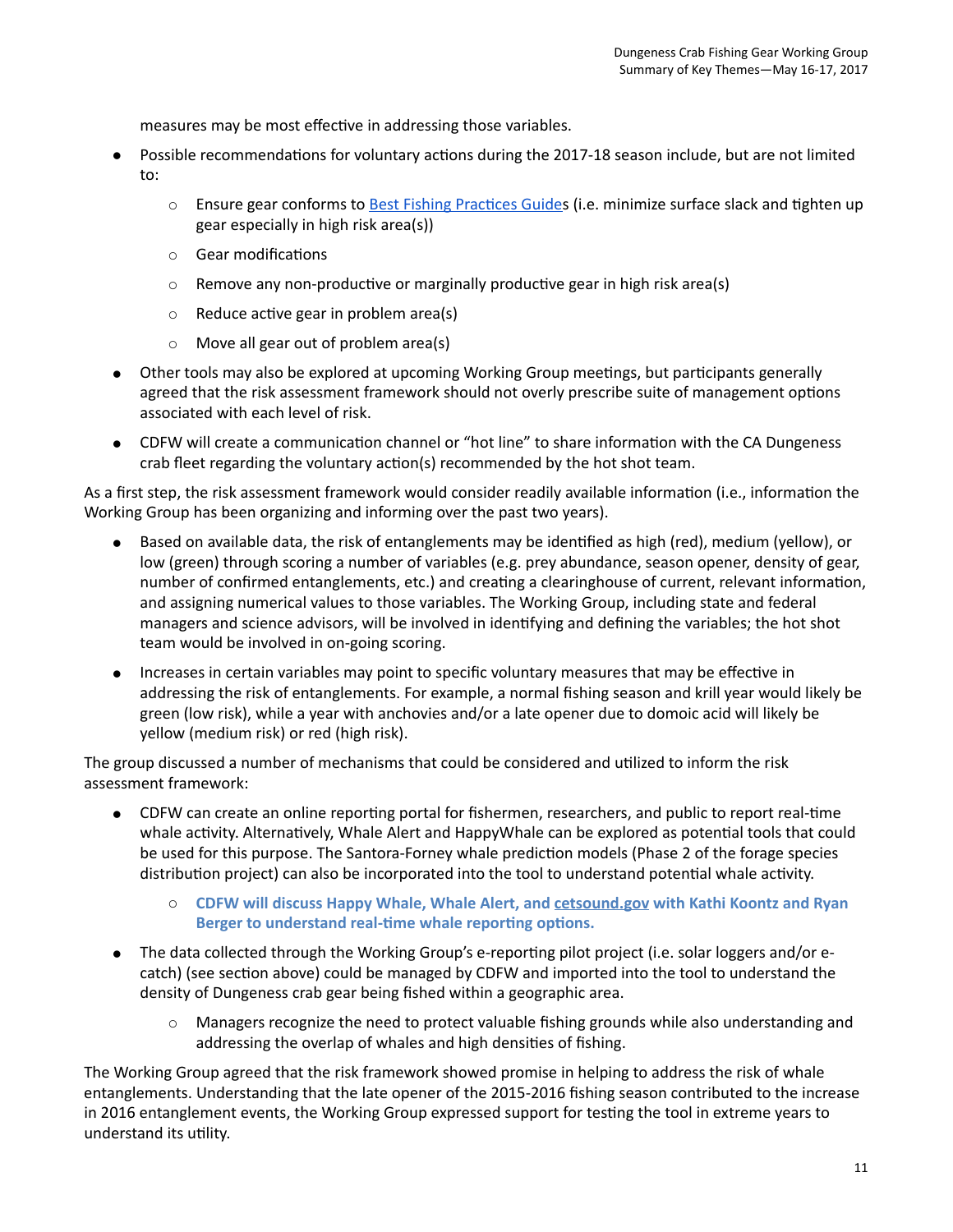- **To assess the ability of the framework to quantify risk, that NMFS, CDFW, and the science advisor will run the framework with multiple scenarios from the last 5 years and share with the Working Group during the July meeting**.
- **Strategic Earth will set up an in-person conversation in mid-June to walk through the framework's table of criteria to inform the evaluation system and develop some initial decision trees**.
- **Working Group participants were encouraged to continue thinking about (and discuss with their peers) situations/factors, indicators, and potential actions that can be added to the framework, including possible management considerations.**

## **Planning for the July 2017 Meeting**

 The next Working Group meeting will be July 18-19, 2017 in Santa Rosa, California. An initial list of priority agenda items was developed by the Working Group to include:

- ● Risk Assessment (WHAT) Framework
	- Review and discuss initial data gathering and testing of the risk assessment tool
	- $\circ$  Conduct forensic review of 2016-17 season whale entanglements
- ● Updates on projects
	- Gear modification
	- Enhanced reporting
	- Communications
- ● Focused discussion on engaging with the recreational fishery and incorporating the fishery into the Working Groups efforts including pilot projects and the risk assessment framework
- ● Presentations from advisors and researchers, such as:
	- John Calambokidis, Cascadia Research (<http://www.cascadiaresearch.org/>)
	- NOAA Integrated Ecosystem Assessment team [\(https://](https://www.integratedecosystemassessment.noaa.gov) [www.integratedecosystemassessment.noaa.gov\)](https://www.integratedecosystemassessment.noaa.gov)

 **Working Group participants will continue to consider goals for the July 2017 meeting.** 

## **Additional Next Steps**

In addition to any next steps identified above:

- **Working Group participants will mark the upcoming in-person meeting dates on their calendars: July 18-19 and September 27-28.**
- **Washington who are helping to coordinate efforts to convene similar working groups to address the issue of whale entanglements in Dungeness crab fishing gear. Efforts will be made to have a California Working Group participant attend any upcoming OR or WA Working Group meetings.**  ● **Strategic Earth will continue to maintain open lines of communication with agency staff in Oregon and**
- **Strategic Earth will keep Working Group participants, observers, and advisors informed on all of the efforts of project teams and the collective group.**
- **A summary of key themes will be developed and circulated to the Working Group for review, prior to making it publicly available on the OPC website.**